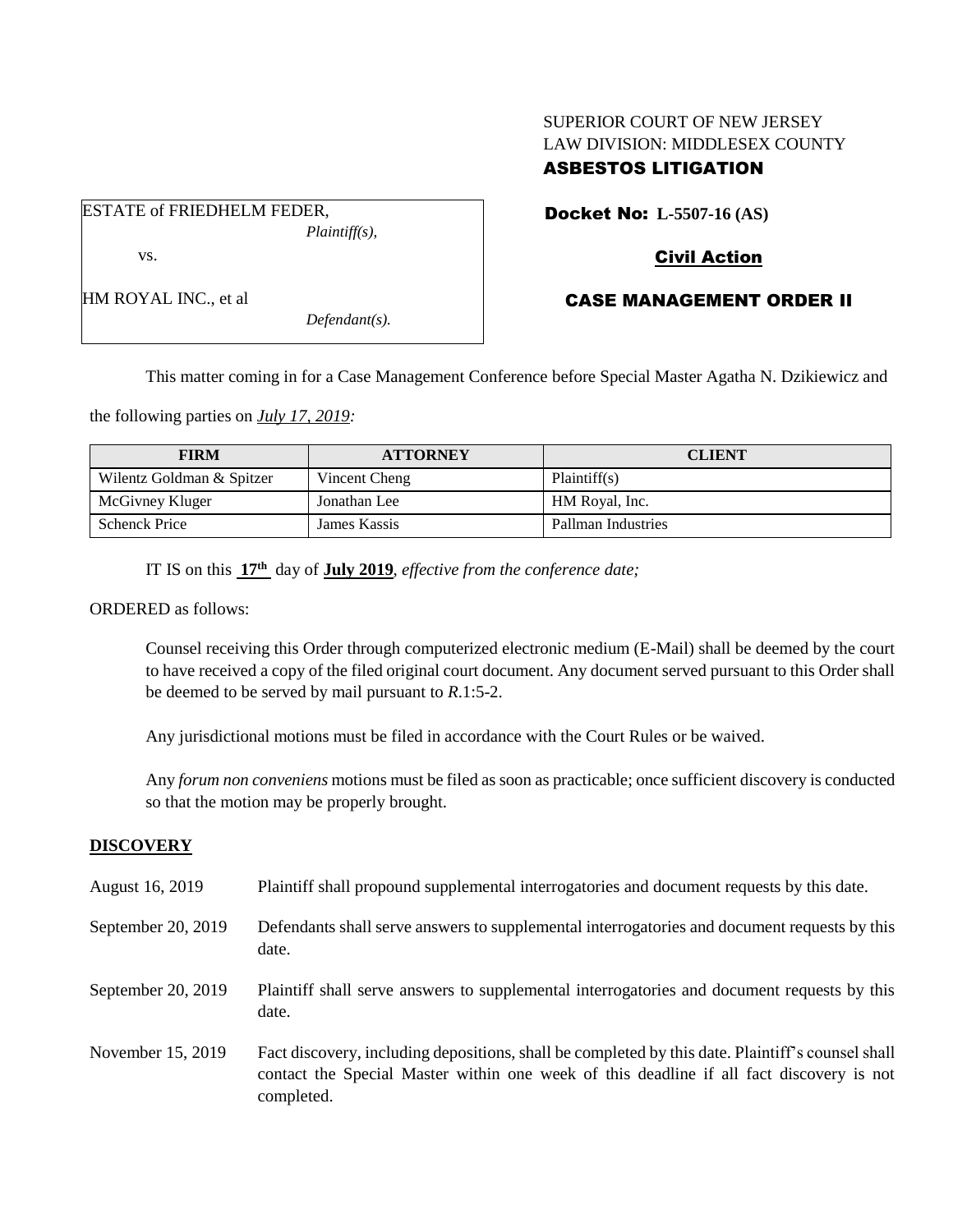November 15, 2019 Depositions of corporate representatives shall be completed by this date.

## **EARLY SETTLEMENT**

March 6, 2020 Settlement demands shall be served on all counsel and the Special Master by this date.

## **MEDICAL EXPERT REPORT**

- January 17, 2020 Plaintiff shall serve medical expert reports by this date.
- April 17, 2020 Defendants shall identify its medical experts and serve medical reports, if any, by this date. In addition, defendants shall notify plaintiff's counsel (as well as all counsel of record) of a joinder in an expert medical defense by this date.

#### **LIABILITY EXPERT REPORTS**

- January 17, 2020 Plaintiff shall identify its liability experts and serve liability expert reports by this date or waive any opportunity to rely on liability expert testimony.
- April 17, 2020 Defendants shall identify its liability experts and serve liability expert reports, if any, by this date or waive any opportunity to rely on liability expert testimony.

## **SUMMARY JUDGMENT MOTION PRACTICE**

- January 31, 2020 Summary judgment motions shall be filed no later than this date.
- February 28, 2020 Last return date for summary judgment motions.

## **ECONOMIST EXPERT REPORTS**

- January 17, 2020 Plaintiff shall identify its expert economists and serve expert economist report(s), if any, by this date or waive any opportunity to rely on economic expert testimony.
- April 17, 2020 Defendants shall identify its expert economists and serve expert economist report(s), if any, by this date or waive any opportunity to rely on economic expert testimony.

## **EXPERT DEPOSITIONS**

May 15, 2020 Expert depositions shall be completed by this date. To the extent that plaintiff and defendant generic experts have been deposed before, the parties seeking that deposition in this case must file an application before the Special Master and demonstrate the necessity for that deposition. To the extent possible, documents requested in a deposition notice directed to an expert shall be produced three days in advance of the expert deposition. The expert shall not be required to produce documents that are readily accessible in the public domain.

 $\_$  , and the set of the set of the set of the set of the set of the set of the set of the set of the set of the set of the set of the set of the set of the set of the set of the set of the set of the set of the set of th

## **PRE-TRIAL AND TRIAL**